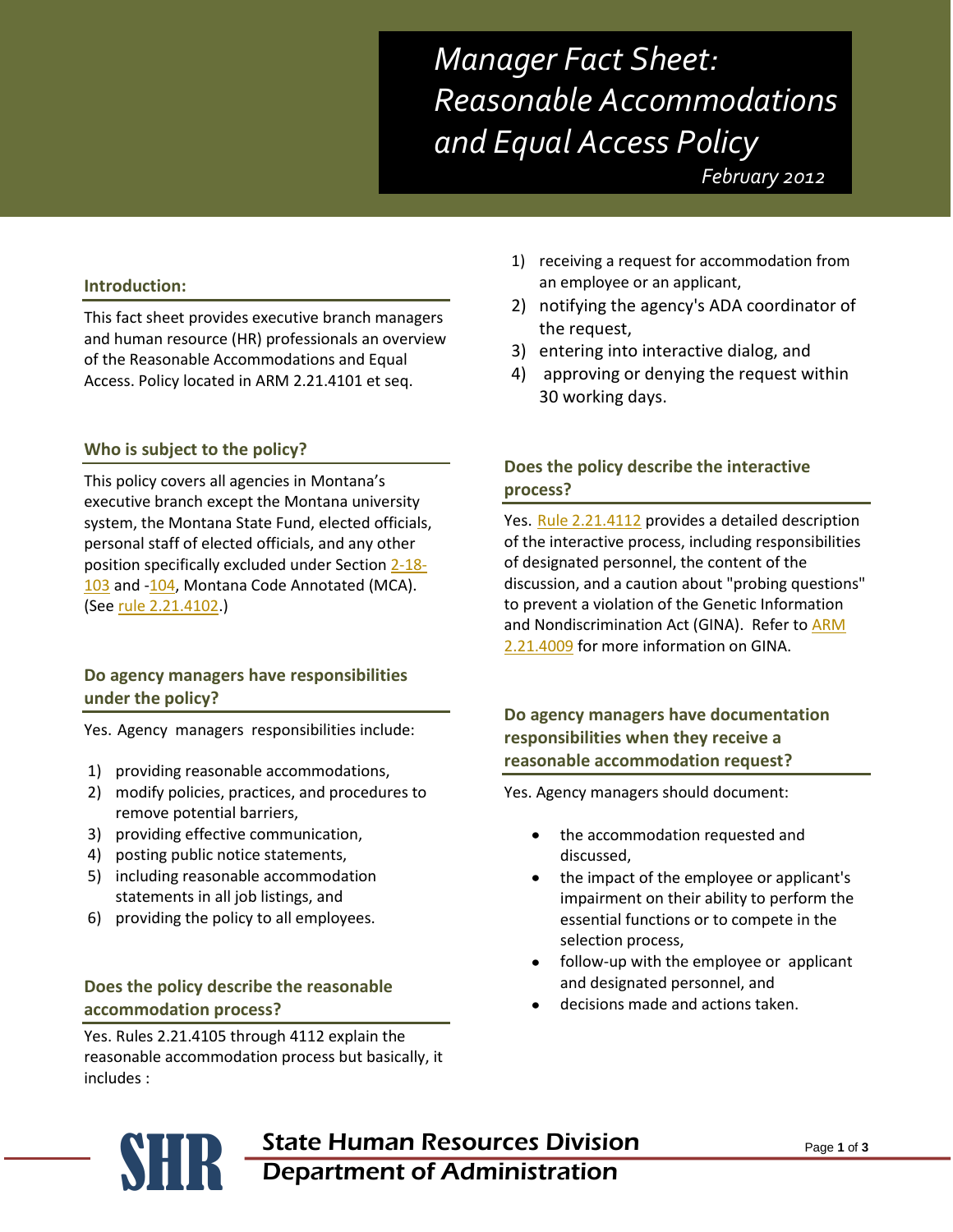# **May agency managers request proof of a disability and need for the requested accommodation?**

Yes within certain guidelines[. Rule 2.21.4114](http://www.mtrules.org/gateway/RuleNo.asp?RN=2%2E21%2E4114) addresses when and how agency managers may request medical documentation to establish the employee or applicant has a disability, as defined by the ADA, and needs the requested accommodation.

# **Does the agency need to provide the accommodation if an employee or applicant fails to provide sufficient documentation?**

No. Agency managers are not required to provide the accommodation unless extenuating circumstances prevented the individual from providing information in a timely manner.

Agency managers must document the time exhausted while waiting on medical documentation.

## **Who approves reasonable accommodation requests?**

Agency managers serve as approval authority for reasonable accommodation requests. [Rule](http://www.mtrules.org/gateway/RuleNo.asp?RN=2%2E21%2E4115)  [2.21.4115](http://www.mtrules.org/gateway/RuleNo.asp?RN=2%2E21%2E4115) provides guidance on approving requests.

# **What should agency managers do if they cannot provide a reasonable accommodation?**

Agency managers must consider reassigning an employee to a vacant position, or a position that will become vacant in a reasonable amount of time.

[Rule 2.21.4116](http://www.mtrules.org/gateway/RuleNo.asp?RN=2%2E21%2E4116) provides guidance on what actions agency mangers must take when reassigning an employee who can no longer perform the essential functions of their position.

**What if agency management cannot provide a reassignment as an accommodation?**

Agency managers may discharge an employee who can no longer perform the essential functions of their position or a vacant position with or without a reasonable accommodation.

[Rule 2.21.4118](http://www.mtrules.org/gateway/RuleNo.asp?RN=2%2E21%2E4118) addresses discharge and options for appealing.

# **Is anyone else required to review an agency manager's decision to deny a reasonable accommodation request?**

Yes. Agency managers must forward their recommendation to deny the request to their supervisor. If the supervisor concurs with the recommendation, they must notify the employee or applicant in writing within 30 days of the initial request.

[Rule 2.21.4117](http://www.mtrules.org/gateway/RuleNo.asp?RN=2%2E21%2E4117) addresses denials of reasonable accommodation requests.

# **Is there an appeal process if agency management denies a reasonable accommodation request?**

Yes. The agency head serves as the appeal authority for all denials. Employees and applicants have 15 working days from the time they receive their denial letter to submit their appeal to the agency head.

[Rule 2.21.4119](http://www.mtrules.org/gateway/RuleNo.asp?RN=2%2E21%2E4119) provides guidance on notifying employees and applicants of the decision.

# **Are there confidentiality requirements under the policy?**

Yes. [Rule 2.21.4120](http://www.mtrules.org/gateway/RuleNo.asp?RN=2%2E21%2E4120) requires agency managers to treat all disability-related information as confidential and maintain the information in accordance with [ARM Title 2, chapter 21,](http://www.mtrules.org/gateway/Subchapterhome.asp?scn=2%2E21.66)  [subchapter 66.](http://www.mtrules.org/gateway/Subchapterhome.asp?scn=2%2E21.66)

**SER State Human Resources Division**<br>Department of Administration Department of Administration